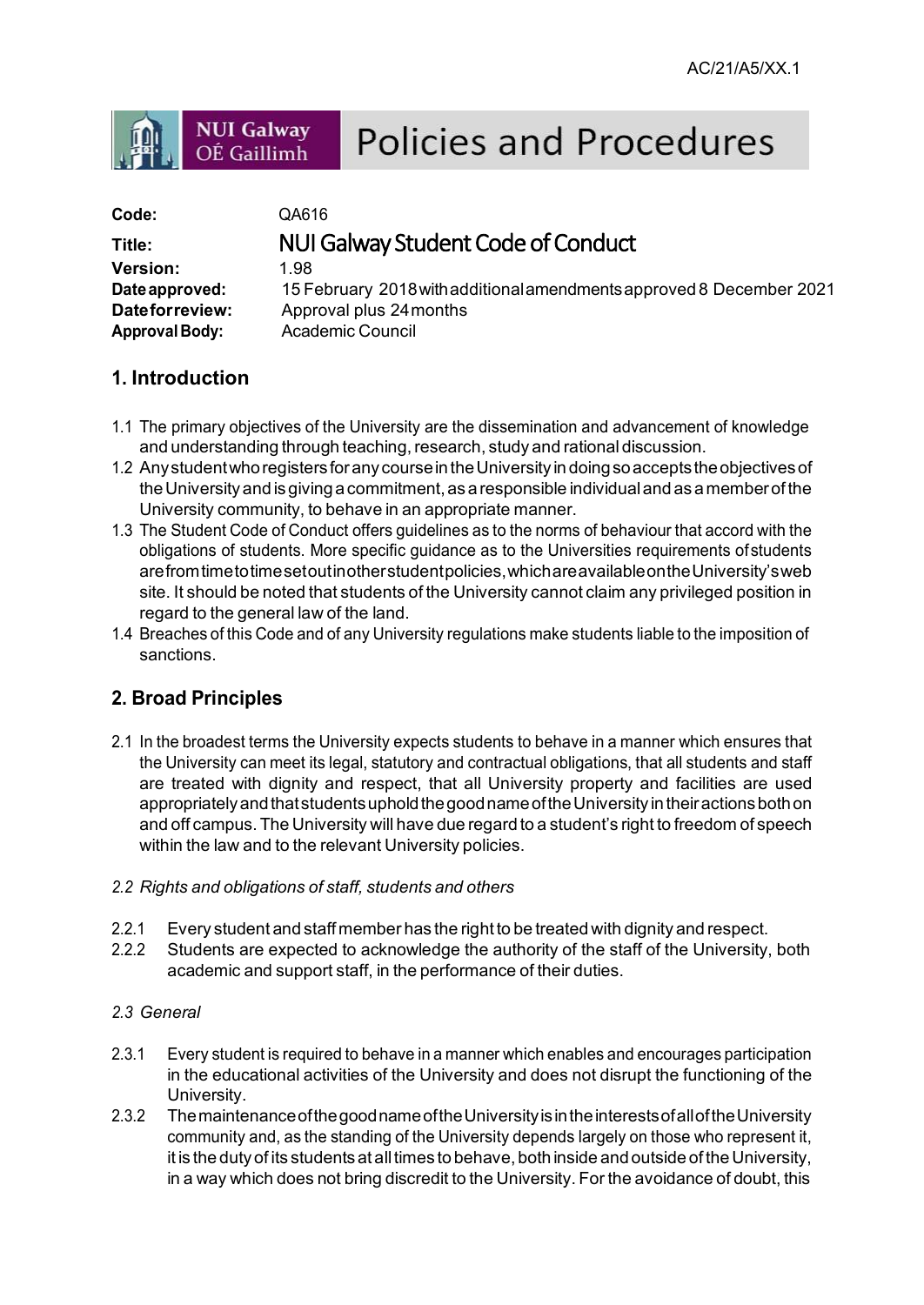Code applies to both offline and online behaviour.

- 2.3.3 ThisStudentCodeofConductdoesnotpurporttocontainalloftheregulationsandpolicies of the University. Where such regulations and policies are made, information as to their content will be publicised and made available to the student body by posting them on the University website. It is incumbent on students to ensure they are familiar with the regulations and policies applicable at any given time. Regulations and policies are currently in place covering, amongst other matters, the following:
	- Enrolment and re-enrolment
	- Admission to Courses and Examinations
	- Procedures forthe checking and appeal of examination results
	- Plagiarism
	- Use of various University facilities
	- EstablishmentandFinancial Management ofClubs andSocietiesby **Students**
	- **Bullving**
	- Harassment and Sexual Harassment
	- **Discrimination**
	- Fitness to Study
	- Fitness to Practice
	- Research Integrity
	- The Student Complaintspolicy
- 2.3.4 The observance of the Code, so far as it applies to the individual student, is their own personal responsibility and, so far as it applies to recognised groups, is the responsibility of their duly appointed officers. Claims of ignorance of the provisions of this Code or other University policies shallnot beentertained aspartofany investigatoryordisciplinary process.
- 2.3.5 Breach of any of the regulations of the University will be dealt with either under the appropriate approved University procedure or the Disciplinary Procedure as laid out in Sections 7 to 8 below. Every student is required to cooperate with the disciplinary procedures outlined below. Failure to cooperate or failure to pay a fine or comply with a disciplinary sanction imposed for a breach of discipline (subject to any right of appeal applicable) is considered a breach of this Student Code of Conduct.

#### *2.4 Conduct relating to Academic Courses*

- 2.4.1 Every student is expected to approach their academic endeavours with honesty and integrity.
- 2.4.2 Each student shall comply with their academic programme requirements in terms of lectures, practicals, research, assignments and assessments and with all University registration, fee, library, conduct ofresearch, use of computerfacilities and examinationregulations associated therewith.
- 2.4.3 Without prejudice to the generality of the requirements set out in clause 2.4.2 above, students shall attend regularly and punctually the lectures and classes of the courses of study for which they are registered and to which they have been assigned.
- 2.4.4 Wherestudentsareinvolvedintheconductofresearch,students shallactalways withthe utmostdiligenceandintegrity.Students shallhaveregardto,anduphold, intheiractivities any regulations set out by the University as to conduct of research.
- 2.4.5 Nostudentshallprovidefalseormisleadinginformationtoorwithholdrelevantinformation from any party regarding their academic achievements.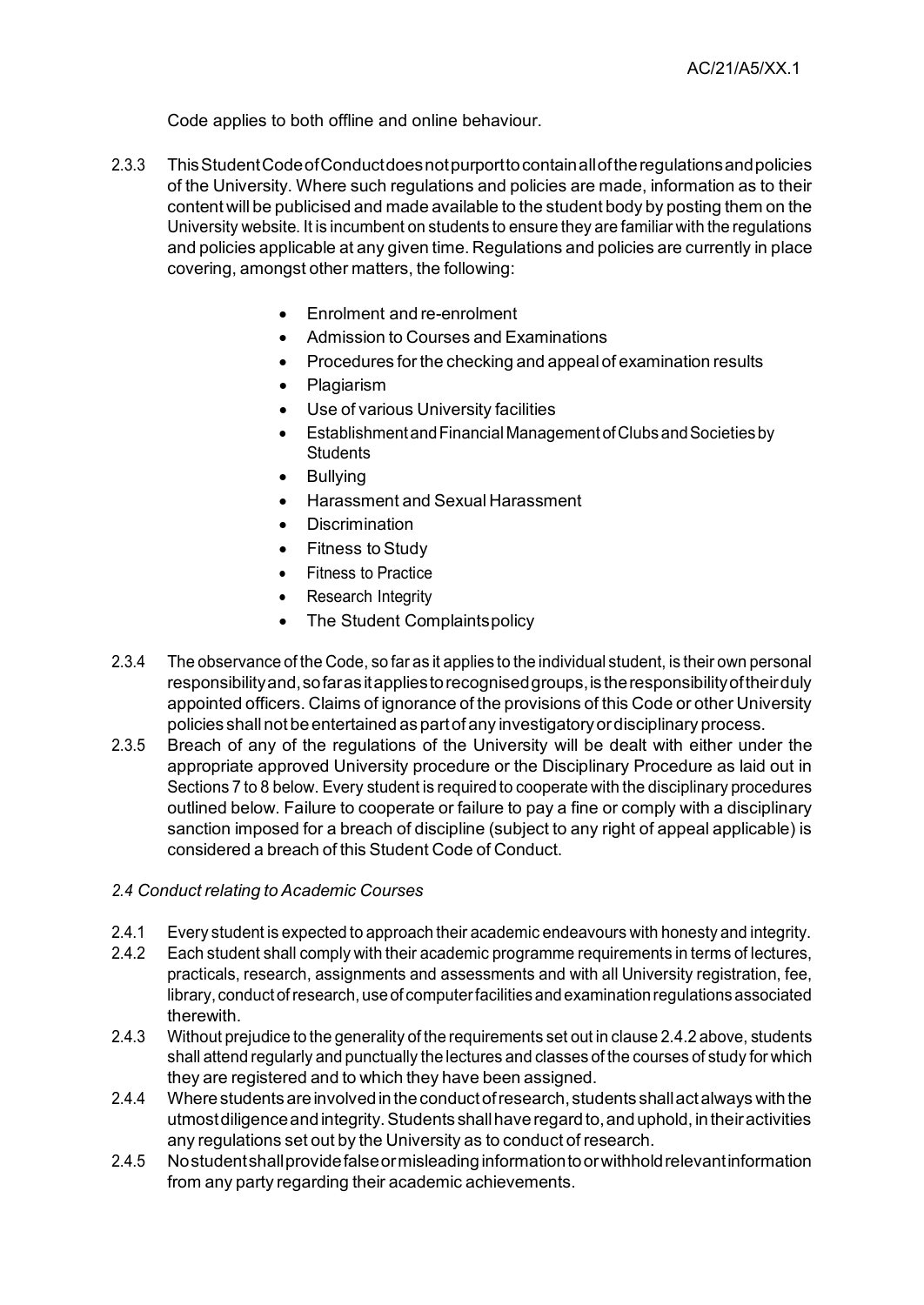## *2.5 ConductrelatingtoWorkPractice,Clinical andOtherUniversity RelatedPlacements*

- 2.5.1 Students are to be aware that the principles of the Student Code of Conduct continue to apply when involved in any work experience or training programme which involves the student working, collaborating, or otherwise being placed with any third party organisation outside of the University.
- 2.5.2 While on placement, students shall conduct themselves in a professional manner, and shall not bring the University or the third party organisation into disrepute.
- 2.5.3 Students shall comply with all reasonable and lawful instructions of their supervisors, and should acquaint themselves with and adhere to any codes of conduct or internal regulations of the organisation with which they are placed.
- 2.5.4 Without prejudice to the right of anythird party organisation to enforce their own procedures or policies, the University reserves the right to investigate any complaint made against a student arising from their conduct on placement.
- *2.6 Use of Buildings, Facilities and Equipment*
- 2.6.1 Everystudentisexpectedtotreatwithrespecttheproperty,equipmentandfacilitiesof the University.

# **3. Specific Examples of Breaches of the Student Code of Conduct**

- 3.1 Without prejudice to the generality of the above the following identifies some specific examples of breaches of this Code:
- 3.1.1 ObstructionofmembersoftheUniversitystaff,agentsoftheUniversityorotherstudentsin the performance of their duties.
- 3.1.2 Obstruction of any other student in the normal pursuit of their course of study.
- 3.1.3 Any violence or threats of violence or any abuse, either physical or verbal.
- 3.1.4 Anybullyingor harassmentoranydiscriminationonthegroundsofgender,maritalstatus, family status, sexual orientation, religious belief, age, disability, race, colour, nationality or ethnic or national origin, membership of the travelling community or perceived political belief or affiliation.
- 3.1.5 Any behaviour that endangers the welfare of the individual or others.

Exceptionally, for Academic Year 2021-22, or for as long as the Covid-19 pandemic persist, in the context of the COVID-19 public health emergency, the following are examples of such behaviour which represent a breach of the Code of Conduct:

- Failure to wear a face covering in all indoor or other settings while on University campus and premises and/or other Public Health measures where required, as guided by National Public Health Guidelines.
- Failure to self-isolate; at symptom onset of COVID-19 and/or waiting to be tested for COVID-19 and/or have been tested and are positive for COVID-19 and/or are a close contact of a confirmed case of COVID-19, thereby endangering the welfare of the individual or others.
- Participation in the congregation of numbers of people, that, is directly in breach of University procedure as guided by of Public Health Guidelines.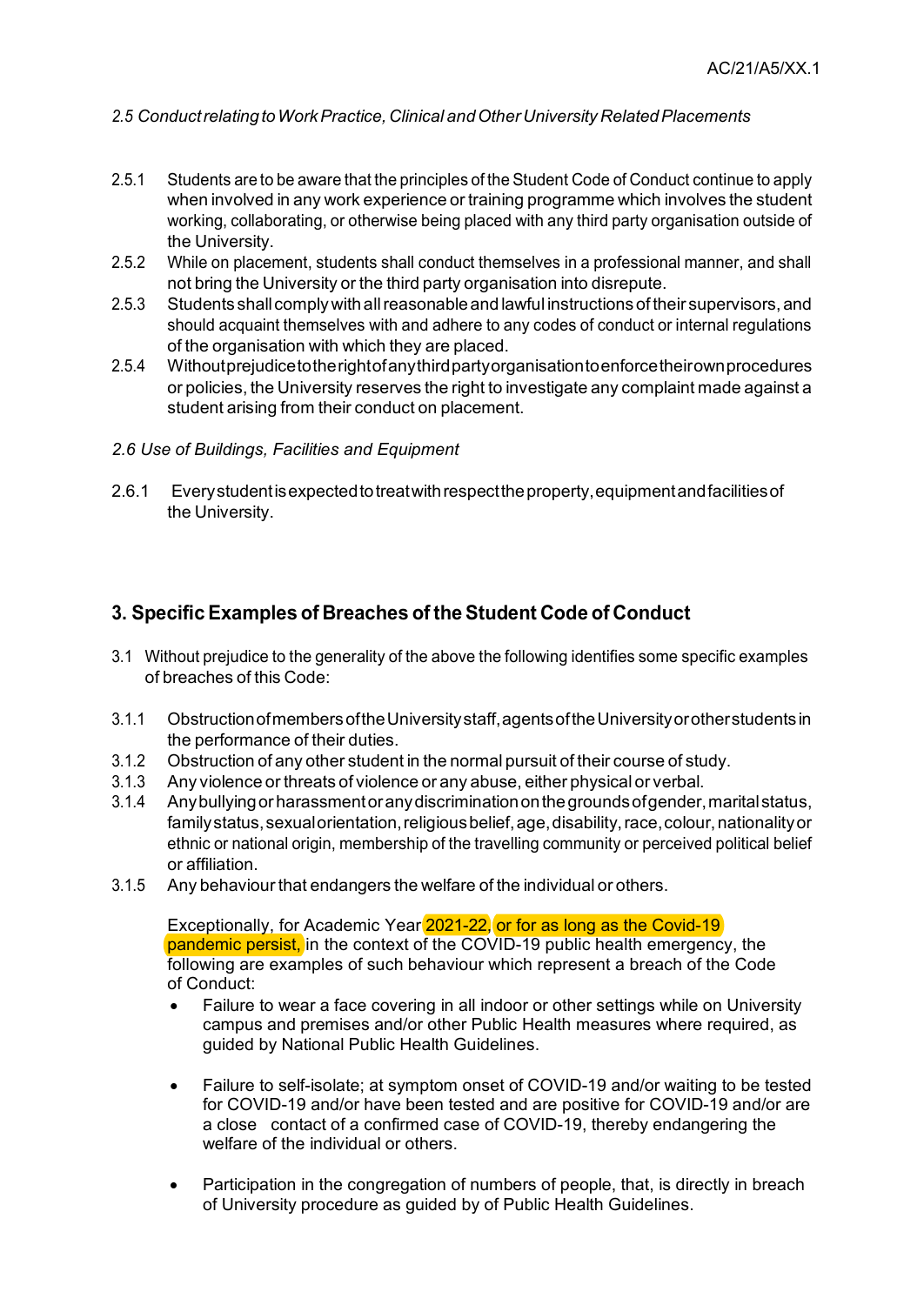- 3.1.6 Making derogatory comments or allegations against a member of staff or other student either in person or utilising electronic media or communication platforms of any kind.
- 3.1.7 Cheating, plagiarism (including self-plagiarism)<sup>1</sup>, and circumstances where a student submits the work of another as their own or allows another person to undertake an assessment or assignment forhim/her.
- 3.1.8 Providing false or misleading information or documentation to, or withholding relevant information from, the University or a third party with the intent to gain, or with the effect that a studentgains,anunfairacademicadvantageorotheracademicbenefitor service.
- 3.1.9 Providingfalse academic or professionalreferences ormaking false claims aboutacademic or professional achievements to the University or a third party for whateverreason.
- 3.1.10 Falsification or misuse of University records or documents.
- 3.1.11 Personation of others, within or outside the University, in connection with academic attainments orawards.
- 3.1.12 Failure, without reasonable explanation, to carry out all or any of the following to the satisfaction of the Academic Council: attend lectures; attend prescribed practical classes, or laboratory, drawing-office or clinical sessions; attend tutorial classes; meet requirements (including submission requirements) laid down for projectwork or conduct of research, essay- writing, or any other prescribed course exercise.
- 3.1.13 Conductlikely to disruptteaching,examinations,study,research,oradministrationof the University.
- 3.1.14 Failure to abide by the regulations governing enrolment on the academic programme, attendanceatlecturesandotherprescribedexercisesandtheconductofexaminations.
- 3.1.15 Failure to abide by regulations governing the use of the Library.
- 3.1.16 Failure to abide by the regulations governing the use of I.T facilities.
- 3.1.17 Refusal to produce a Student Identity Card when requested to do so by a University staff member who shall identify themselves. Every student is issued with a Student Identity Card at Registration which they must carry while on University premises. A student may be required toshow a currentCardforentryto,orin:LectureHalls,Laboratories,ComputerSuites,the Library, the Restaurant, or in any part of the University premises and grounds. A student must present this Card if so requested by any member of the University's staff. Students are required to show their Student Identity Card at all examinations.
- 3.1.18 Failure to comply with any reasonable oral or written, individual or collective instruction(s) given by any employee or agent of the University in the execution of their duties.
- 3.1.19 Any behaviourthat could damage the goodname or standing of the University.
- 3.1.20 Abuse of alcohol or other substances on the campus, including contravention of the regulations which may be made from time to time relating to the consumption of alcohol or other substances on the campus.
- 3.1.21 Failure to adhere to the directions of staff with regard to the University'stobacco harm reductioninitiatives,ortherequirementsofthePublicHealthTobaccoAct2002to2015(as may be amended).
- 3.1.22 Interference with the University's safety equipment, fire-fighting equipment, security systems or alarm systems.
- 3.1.23 Damage, defacement, theft, misuse or use without authorisation of any equipment or property belonging to the University or any Club or Society or the private property of an individual member of the University community.

<sup>1</sup> For further details on Plagiarism, please see *Code of Practice for Dealing with Plagiarism*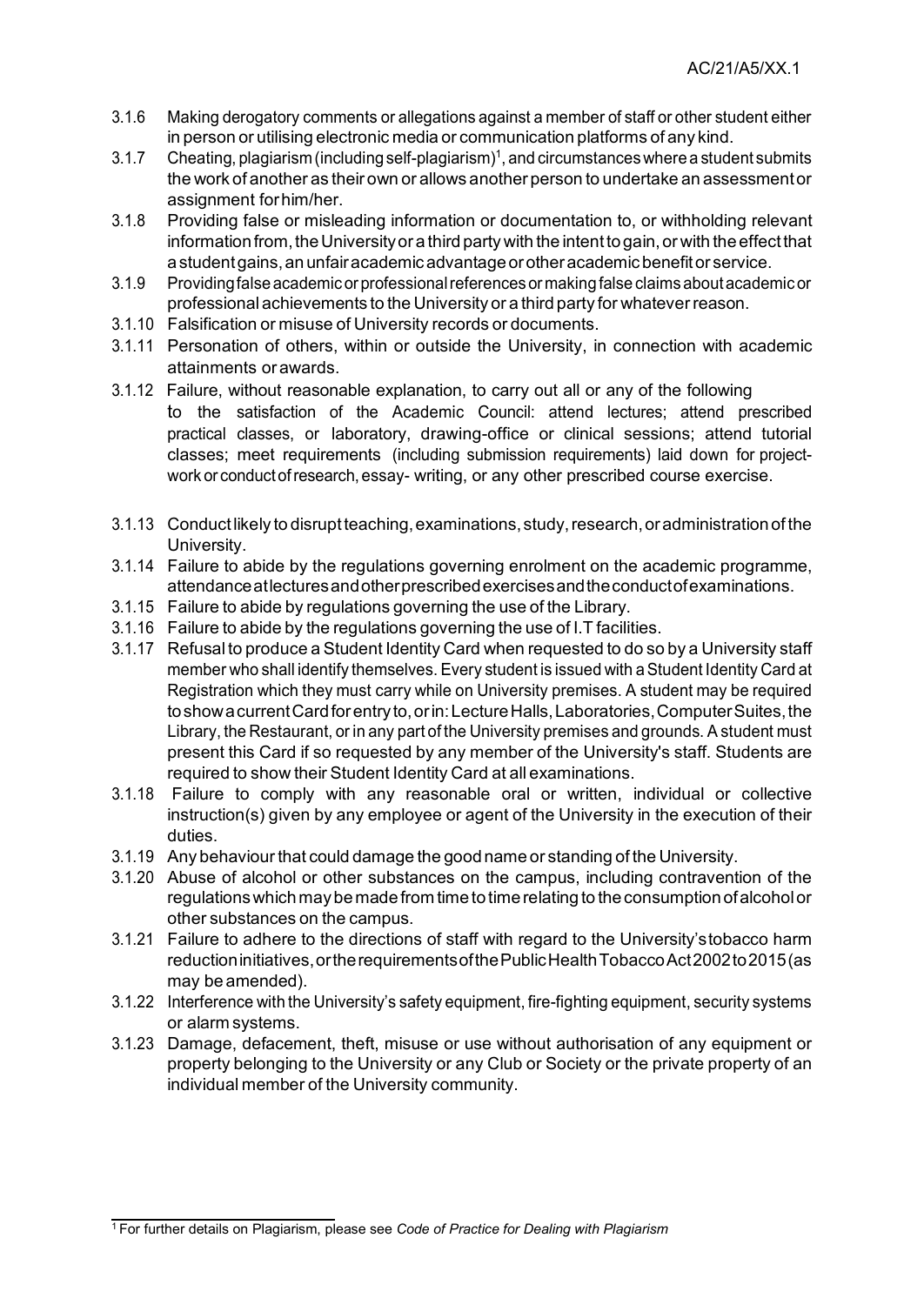# **4. The WiderCommunity**

4.1 Any activity, whether taken place on or off University grounds, which adversely affects, or is likely to adversely affect, the reputation of the University, its students or members of staffmay, at the discretion and determination of the University, be dealt with under the procedures and policies of this Code. This may include behaviour where students are engaged in field exercises, work experience, placements or assignments organised by the University, or while representing the University or any University Club or Society. As such, the University, at its discretion and determination will deal with complaints brought by members of the public to the University in respect of student behaviour under the procedures set out in this document.

# **5. The Code and Criminal Investigation**

5.1 IfitappearstotheUniversityatanystagethat a criminalinvestigationmaybetakenintoconduct which is or could potentially be the subject of a complaint, or might otherwise fall under the rubric of this or anyother studentpolicy, the University retains the discretion to initiate, proceed with or suspend any disciplinary or investigative procedure as it deems appropriate in the circumstances.TheUniversity,furthermore,may insuch circumstancesexcludeany student(s)as may be deemed appropriate or necessary. Any such exclusion will be carried out in accordance with the procedure set out at section 8.8 below.

# **6. Disciplinary Authorities**

- 6.1 **Disciplinary Officer:** There shall be a Disciplinary Officer, who shall be the Dean of Students (or designated authority), whose function shall be to deal summarily with breaches of the Code brought before them or to refer the matter to the Discipline Committee of the University for investigationand/oradjudication.ReferencestotheDisciplinaryOfficerinthispolicymayalso refer to their nominee(s) or Assistant Disciplinary Officer(s) where appropriate.
- 6.2 **DesignatedAuthority:**TheAcademicCouncilmayappoint a Committeeorindividualperson(s)to deal with aspects of the Code. Such a Committee or individual person(s) shall be the designated authority in respect of such matters.
- 6.3 **Academic Council Panel:** Academic Council shall nominate for a period of four years a panel of twelve people, ensuring that amongst the membership of the panel there are sufficient members capable of conducting a case through the medium of the Irish language. The Registrar & Deputy President shall make nominations from this panel to the Discipline CommitteeandtotheAppealBoardandthesenomineeswillnormallyholdofficeforfouryears. Membership will be changed as often as is reasonably feasible.
- 6.4 **TheDisciplineCommittee:**Thereshall be a DisciplineCommitteewhose functionshall be to deal with the matters referred to it by the Disciplinary Officer.
- 6.4.1 The Discipline Committee shall be constituted as follows:
	- Chairperson appointed by the President in consultation with the Students' Union.
	- Up to four members of the Students' Union, nominated by the Students' Union.
	- Four members of staff, one per College, from the panel nominated by the Academic Council.
- 6.4.2 TheSecretary for Governance & Academic Affairsortheirnominee willserve as Secretary to the Committee.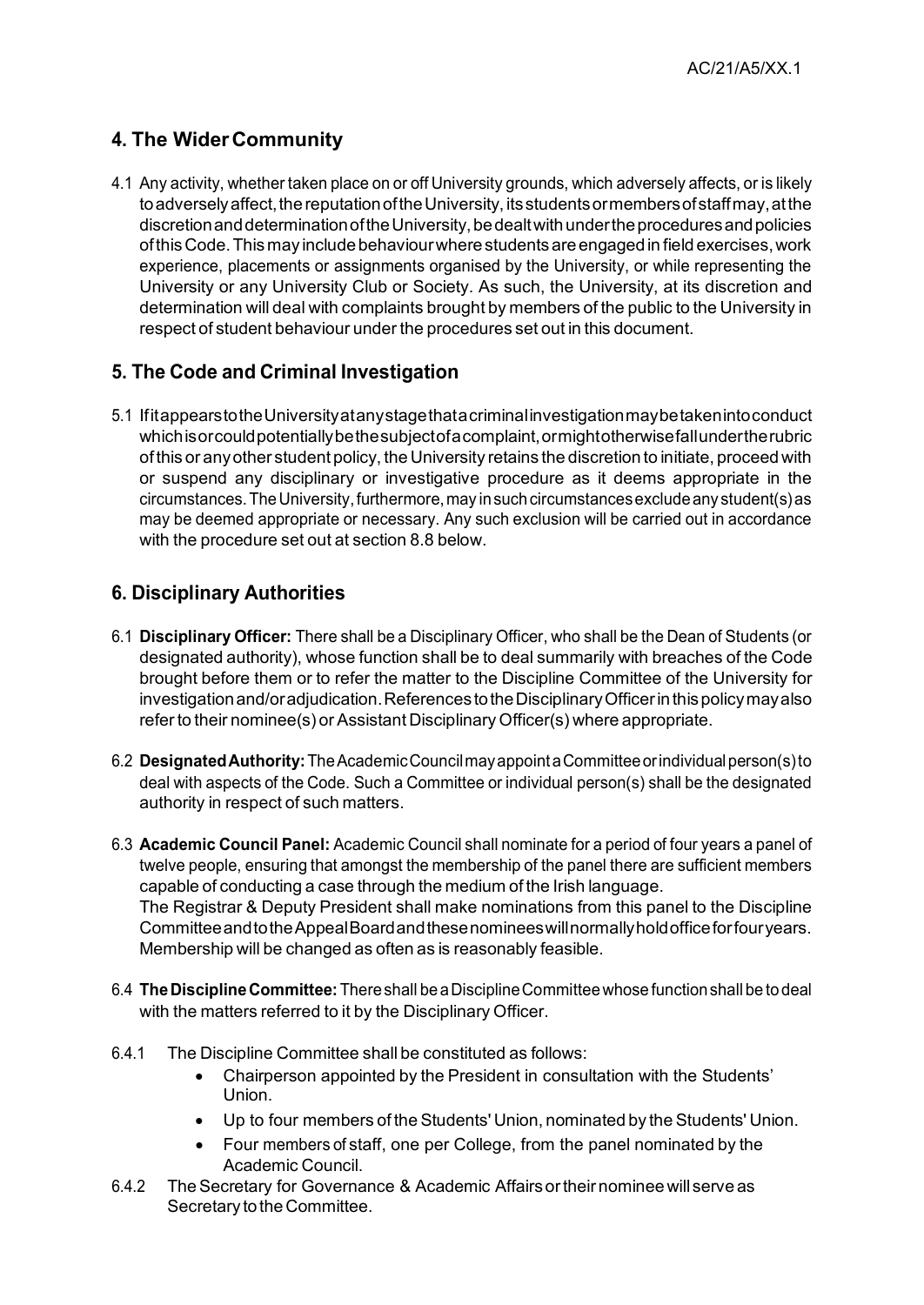- 6.4.3 A quorum of the Discipline Committee shall consist of the Chair and four members of the Committee.
- 6.4.4 Training will be provided for the members of the committee on an annual basis.
- 6.5 **The Appeal Board:** There shall be an Appeal Board whose function shall be to deal with appeals against the findings of the Discipline Committee when the Discipline Committee is not itself acting as a board of appeal.
- 6.5.1 The Appeal Board shall be constituted as follows:
	- Chairperson appointed by the President in consultation with the Students' Union.
	- Two members of staff as selected by the Registrar and Deputy President from the panel nominated by the Academic Council (as set out at 6.3 above)
	- Two members of the Students' Union, nominated by the Students' Union.
	- An external member of Údarás na hOllscoile, appointed by the President.
	- The Secretary for Governance & Academic Affairs shall nominate a Secretary to the Board.

6.5.2 A quorum of the Appeal Board shall consist of the Chair, the external member of Údarás na hOllscoile and two other members.

## *Length of time for holding of position on Discipline Committee and Appeal Board*

6.6 Nominated or appointed members of the Discipline Committee and Appeal Board, other than the members nominated by the Students' Union, shall normally hold such position for four years. Membership will be changed as often as is reasonably feasible. Members nominated by the Students' Union shall hold office for one year, but such members shall not be precluded from reappointment.

## *Provisions regarding Conflicts of Interest*

- 6.7.1 The membership of the Discipline Committee and Appeal Board shall be mutually exclusive.
- 6.7.2 No person who is a Complainant(s)<sup>2</sup> or Respondent(s) in a particular matter will be entitled to act as a member of any of the bodies dealing with matter.
- 6.7.3 To minimise the risk of any reasonable allegation of bias, no member of any panel or committee shall conduct any independent research into the facts surrounding an allegation (including the background of parties or witnesses). Where this has occurred, orwhere members have inadvertently or otherwise been exposed to information connected to the proceedings, they shall declare same to the Chair of the Committee or Board as appropriate. The Chair shall decide whether the person is entitled to continue as a member,orwhether a replacement is required.
- 6.7.4 IfanymemberoftheDisciplineCommitteeortheAppealBoardotherthan a Chairpersonis foundbytheChairpersontobeimplicatedinanyaspectofthecaseunderreview, thebody by which he or she was originally nominated shall nominate *ad hoc* a substitute member with full membership rights for the duration of the case.
- 6.7.5 If the Chairperson of the Discipline Committee or the Appeal Board is found to be so implicated, a Chairperson will be nominated *ad hoc* by the Registrar & Deputy President from among the members of the Academic Council.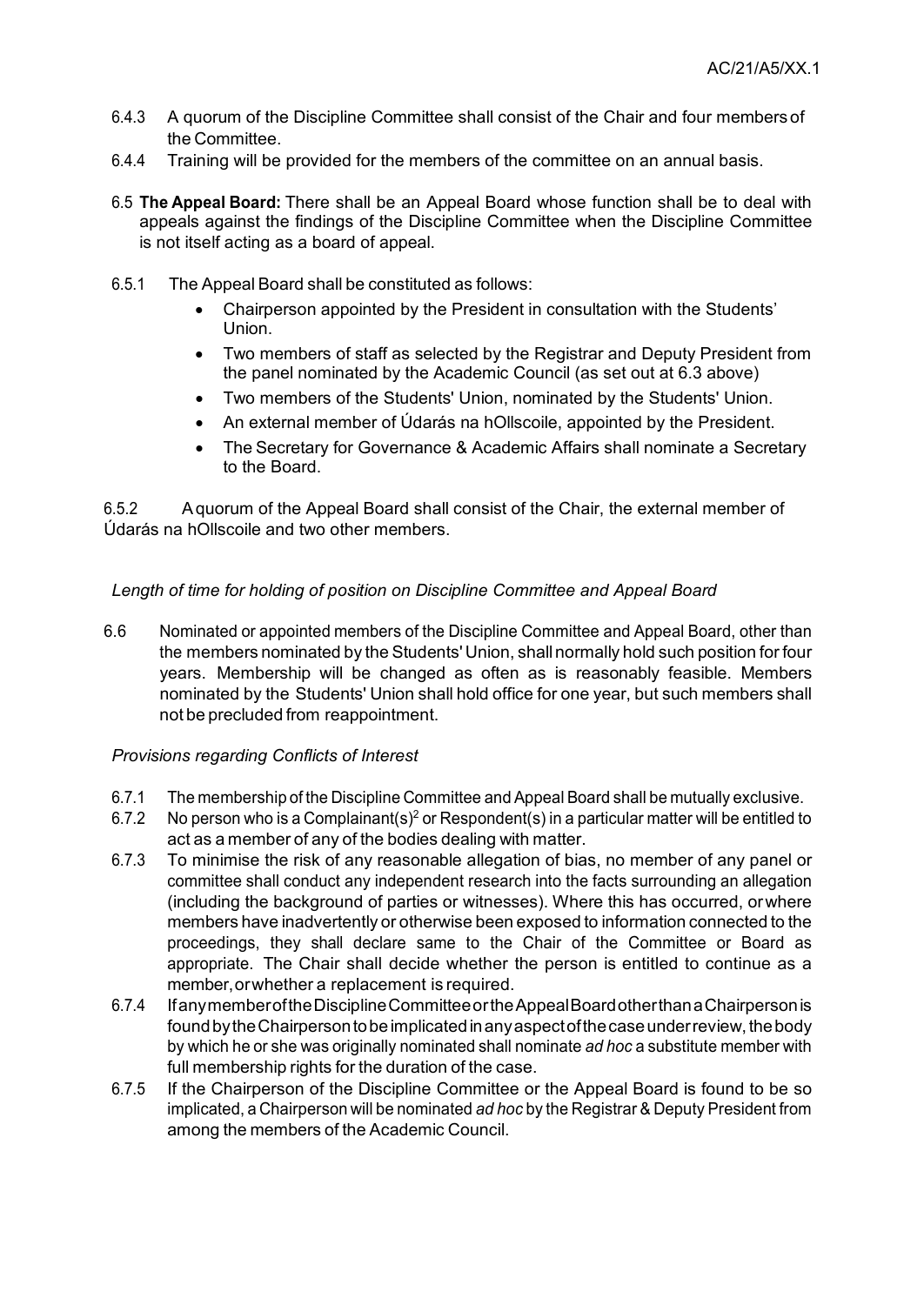# **7. Assessment and Summary Procedure**

## *Assessment by Designated Authorities – General Provisions*

7.1 A Designated Authority is empowered to investigate alleged offences in its appropriate area and to issue findings thereon. Subject to appeal to the Appeal Board, the Authority's findings shall be final. A Designated Authority may refer the alleged offence to the Disciplinary Officer or directly to the Discipline Committee if, in the opinion of the Designated Authority the matter, by reason of its gravity or nature, would be more suitably considered by those other authorities.

## *Assessment by Disciplinary Officer*

- 7.2.1 Allformalallegationsrelatedto a breachoftheStudentCodeofConductshallbelaidoutin writingusingtheformin**Appendix 1 (Submissionofanallegationrelatedto a breachofthe NUI Galway Student Code of Conduct)** and the form shall be submitted to the Disciplinary Officer. The complaint will normally be acknowledged within 5 working days, including an outline of the next steps in the disciplinary process.
- 7.2.2 All complaints made or referred to the Disciplinary Officer are to be dealt with by the DisciplinaryOfficer in accordance with the procedures set out in this document.
- 7.2.3 Where a complaint is brought to the attention of the Disciplinary Officer, they shall as soon as is practicable conduct an initial assessment of the complaint. This initial assessment may require an interview with the Complainant to ensure clarity as to the allegations made. Both the complainant and respondent will normally be notified of the appropriate next steps within 7 working days of the initial assessment.
- 7.2.4 The Disciplinary Officer may upon initial assessment refer the matter to another body or officertobedealtwithundersuchotherpoliciesandproceduresasmaybeapplicable.
- 7.2.5 If the Disciplinary Officer is of the opinion that the complaint or matter put to them is entirely withoutmerit,orotherwisevexatiousorfrivolous,theDisciplinaryOfficershallbeentitledto refuse to deal with the matter further.
- 7.2.6 In the case of matters referred under the University's Student Harassment and Sexual Harassment Policy, where, following investigation under the Formal Procedure it is concluded that complaints were made or threatened to be made on a malicious and/or vexatious basis, the complainant's conduct will be investigated under the University's Staff or Student Disciplinary policies and may lead to disciplinary action up to and including summary dismissal/expulsion of the complainant.
- 7.2.7 Where,intheopinionoftheDisciplinaryOfficerorDesignatedOfficeranallegedbreachor complaintinvolvestwoormorestudents,suchstudentsmaybejointly investigatedandbe processed together under this policy.

<sup>&</sup>lt;sup>2</sup> Complainant in this policy shall be interpreted to mean the person who makes the initial complaint/referral, and Respondent as the person about whom the complaint is made.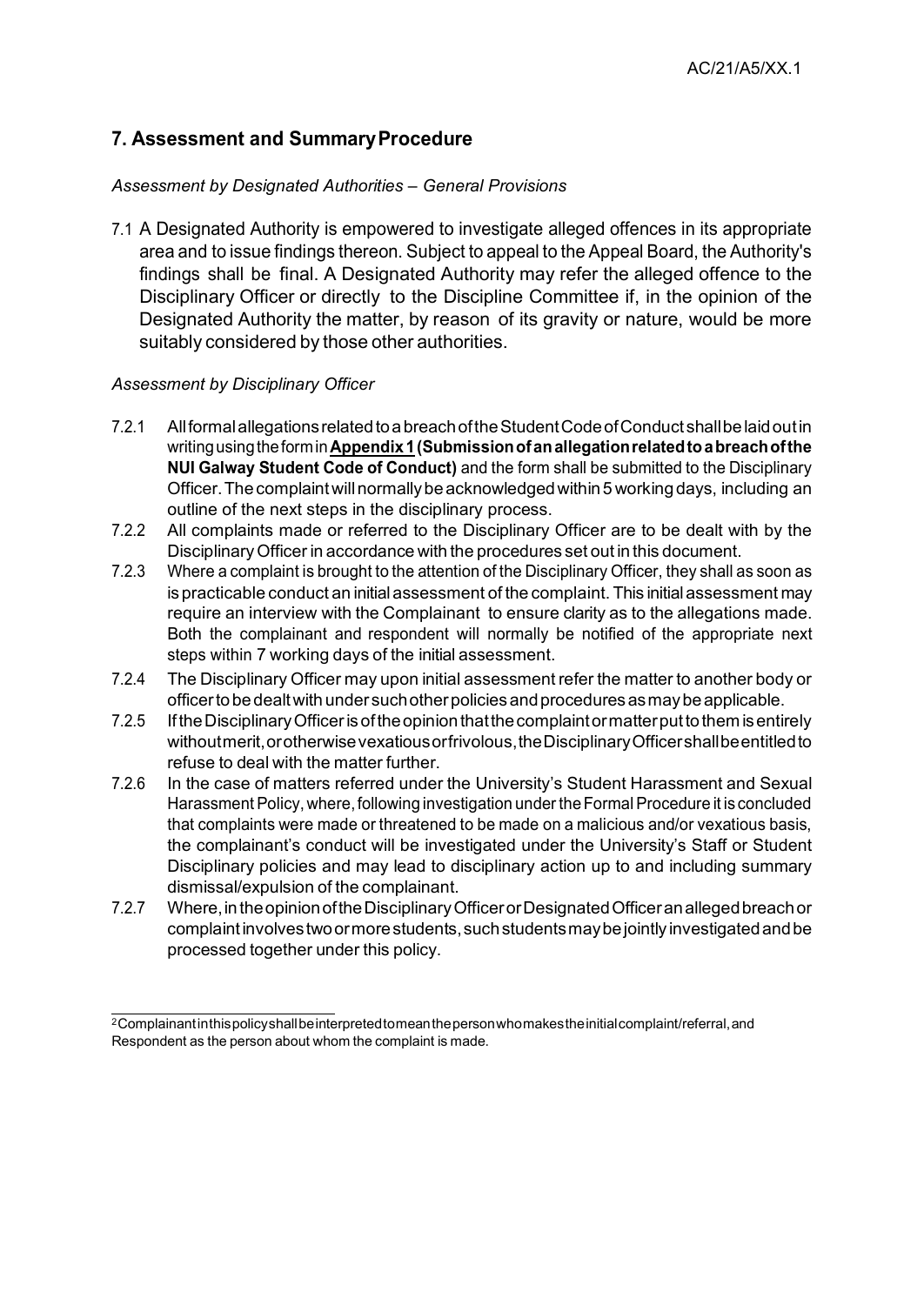#### *Formal Meeting with Disciplinary Officer*

- 7.3.1 Where the Disciplinary Officer is of the opinion, following initial assessment, that they are the appropriate authority to deal with a complaint they will take steps to arrange a Formal Meeting with the Respondent.
- 7.3.2 The purpose of a Formal Meeting is to permit the Disciplinary Officer to consider the case, interact with the Respondent and form an opinion on the seriousness of the case. The process is student-centred and based on natural justice.
- 7.3.3 The Respondent shall be obliged to attend when invited to a Formal Meeting by the Disciplinary Officer. While students' schedules will be respected and accommodated by the Disciplinary Officer as far as is practicable, failure to attend a Formal Meeting following reasonable accommodation by the Officer will constitute an offence under the Code of Conduct, and may result in summary sanction. Such failure may also result in the matter being referred directly to the University Discipline Committee.
- 7.3.4 Details of the Complaint, the Alleged Offence/Breach of the Code, and the Policy or Policies under which the Complaint is being investigated under shall be provided to the Respondent normally 10 days in advance of the Formal Meeting.
- 7.3.5 The notice of the Formal Meeting shall outline to the Respondent that:
	- a) Inorder for the Disciplinary Officer to deal with the complaint, the Respondent must consent to their investigation. Should the Respondent not consent to having the matter dealt with by the Disciplinary Officer, the matter shall be dealt with under Discipline Committee procedures.
	- b) TheyarebeinginterviewedundertheconditionslaidoutintheNUIGalwayStudent Code of Conduct, the particular policy under which the complaint is being brought (if any, other than the Student Code of Conduct), and that the Disciplinary Officer is entitled to make both findings and sanctions under the said policies.
	- c) A recordofthemeetingwillbekeptforadministrativepurposes inaccordancewith the University's data protection and retention policies.
	- d) The student is clearly informed of the supports available to them including in the Students' Union should they wish to discuss the process. The Students Union support shall be the Vice President for Welfare or nominee.
	- e) Students may be accompanied to the meeting by a person of their choice should they wish<sup>3</sup>.

That there is a mechanism of appeal to the Appeal Board under this Procedure should the Officer wish to conclude the matter summarily.

 $3$ Thismay, forexample, be a parentor guardian; a fellow studentor other friend; a representative from the Students' Union; or a legal representative, if sodesired. Students should note that they must inform the Disciplinary Officer of their intention to attend with legal representation prior to the Meeting.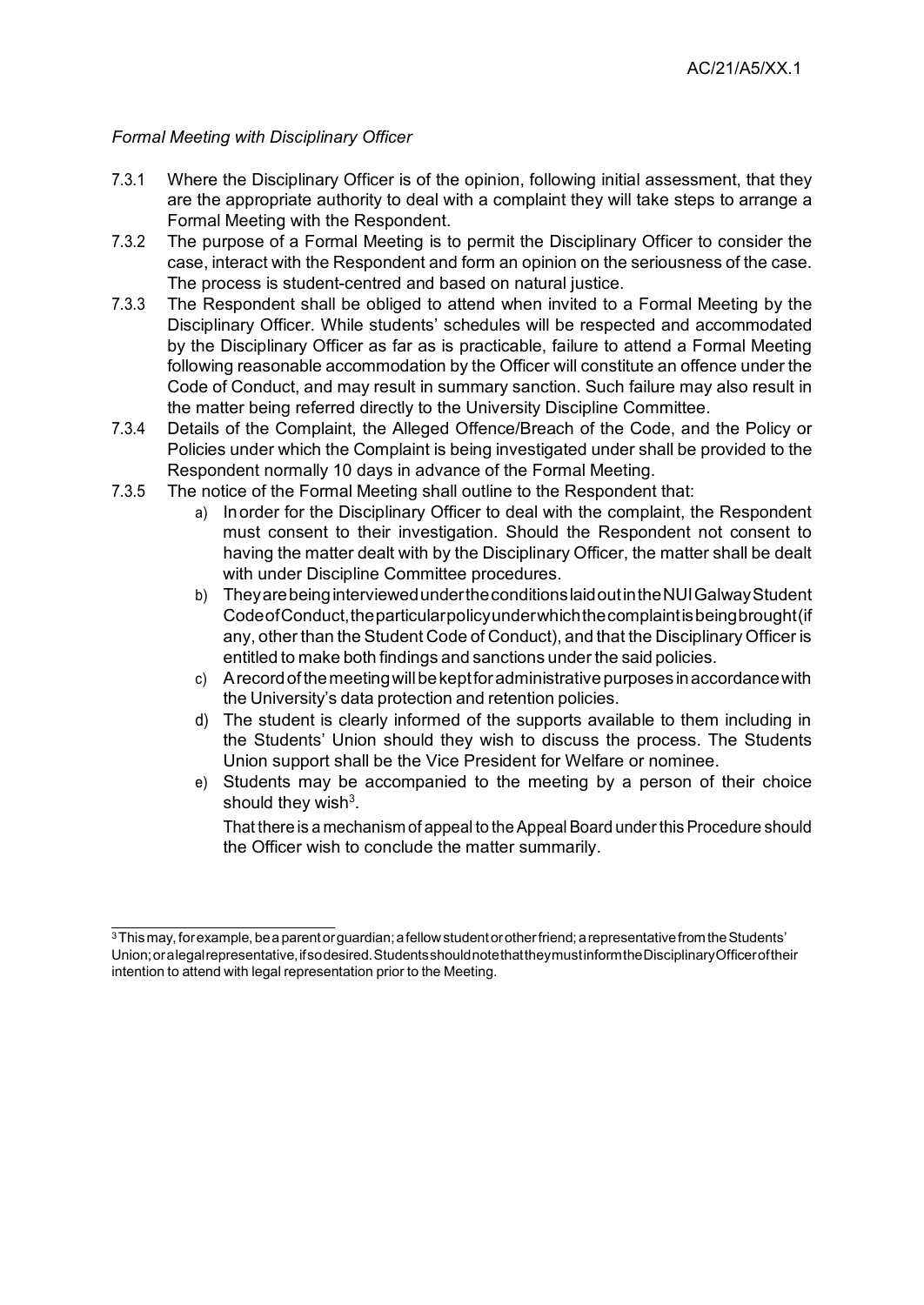## *At the Formal Meeting*:

- 7.3.6 The Disciplinary Officer shall outline the allegation made against the student (including complaint and evidence) and ask themto accept or reject the accusation, and offerto consider whatever submission the Respondent sees fit to make in regard to the complaint.
- 7.3.7 TheDisciplinaryOfficermayattheconclusionoftheFormalMeeting,havingregardtoallof the circumstances of the matter:
	- a) Dismiss the complaint with no further action.
	- b) Decide that further evidence is required for a decision to be made on the matter. Should this be the case, the Disciplinary Officer shall make this known to the Respondent student at the conclusion of the meeting. Upon the conclusion of any further investigations, the Disciplinary Officer shall hold a subsequent Formal Meeting with the Respondent, at which the same principles and procedures will apply.
	- c) Uphold the allegation (in full or in part), and impose one or more of the following sanctions:
		- Issue a verbalwarning.
		- Issue a verbal warning, the finality of which to be subject to certain conditions, such as the writing of a satisfactory letter of apology or attendance at a designated training course.
		- Issue a formal caution via a letter of warning to the student regarding their future behaviour.
		- Impose a fine not exceeding 5% of the annual fee for Year 1 Arts, Social Sciences and Celtic Studies at the time the fine is imposed. The Disciplinary Officer may also require a contribution by the student towards the cost of remedying, in whole, or in part, any damage or loss caused.
		- Refer the matter to the University Discipline Committee for Investigation and Adiudication, or Adiudication.

A referral by the Disciplinary Officer shall be appropriate in any circumstance where the Disciplinary Officer considers any of the issues surrounding the matter too complex, too grave or serious to be dealt with in a summary fashion.

A referral to the University Discipline Committee by the Disciplinary Officer shall be by writing and shall include a record of all evidence and statements collected by or made to the Disciplinary Officer but shall not contain any determination as to fact or guilt.

In the event that such a referral is made, the Disciplinary Officer may at their discretion recommend to the President that the Respondent be, without prejudice, temporarily excluded from the University (in accordance with the powers recognised at point 7.8 below). In any such case the Disciplinary Officer shall recommend to the appropriate persons that the appropriate Disciplinary Committee Procedures are initiated without delay.

7.3.8 The outcome of the Formal Meeting shall normally be given at the end of the meeting and in writing to the student, normally within 1 week. Where a finding has been made by the Disciplinary Officer, the Respondent shall be informed of their right to appeal the decision to the Discipline Committee, the procedure for lodging an appeal and the time limit for lodging an appeal.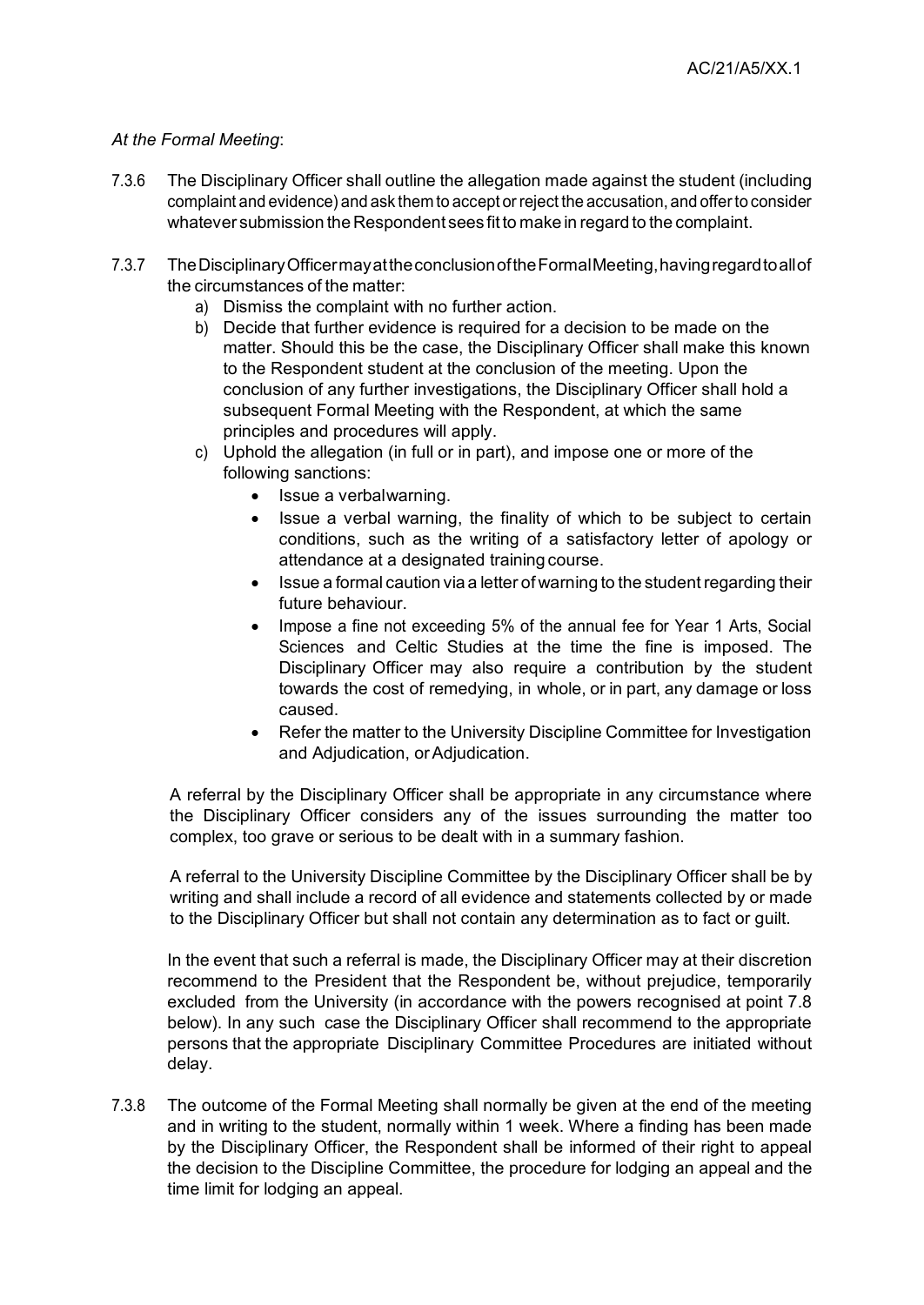## *Appeal to Decision of the Disciplinary Officer*

- 7.4.1 Anappealmaybemadetoa determinationoftheDisciplinaryOfficertotheAppealBoard.
- 7.4.2 Anappealmaybemadetoa determinationoftheDisciplinaryOfficerbytheRespondenton the grounds of the sanction imposed and/or the finding made.

#### However:

- •An appeal against the sanction imposed may be made on the grounds of exceptional circumstances, as determined by the University Discipline Committee.
- No appeal shall lie to the discretion of the Disciplinary Officer to refer the matter to the University Discipline Committee after an Initial Assessment or a Formal Meeting.
- 7.4.3 An appeal must be made within 2 weeks to the Secretary of the Appeal Board, who shall arrangeforthemattertobedealtwithassetoutinSection 9 below.Theprovisionsregarding the form of the Notice of Appeal as set out in section 9 shall apply to the appeal.

# **8. University Discipline CommitteeProcedures**

- 8.1 There shall be two forms of Disciplinary Committee Procedure:
	- 1. Investigation Process and Adjudication
	- 2. Adjudication Only.

## *Assessment by University Discipline Committee Secretary*

- 8.2.1 Where a matter is referred to the Discipline Committee, the Secretary of the Discipline Committee shall assess whether the matter can be appropriately resolved without an Investigation Process, or whether an Investigation Process is required for the matter to be dealt with fairly.
- 8.2.2 NotwithstandingthegeneraldiscretionwhichisgrantedtotheSecretaryoftheDisciplinary ("the Secretary") by virtue of 8.2.1 above, an Investigation Process must be undertaken where the complaint relates to or includes allegations of sexual harassment.
- 8.2.3 Without prejudice to the general discretion of the Secretary, where the factual circumstances surrounding the allegations are especially complex, sensitive, and/or in dispute between the parties, an investigation will normally be considered appropriate.
- 8.2.4 Both the Complainant and Respondent shall be informed of the Secretary's decision electronically by e-mail where possible and posted to their Respondent's last known place of address according to the records of the University, as soon as practicable. Any queries relating to the Discipline Committee Procedures may be directed to [disciplinecommittee@nuigalway.ie](mailto:disciplinecommittee@nuigalway.ie) except in the case of an appeal, where the secretaryofthe appeals board may be contacted (see 9.14)

#### *Investigation Procedure for complaints forwarded to the University Discipline Committee*

- 8.3.1 Where the Secretary concludes that an investigation process is required, the Secretary shall set terms of reference for the investigation based on the complaint/referral received, and appoint an Investigation Panel. This Panel shall be comprised of two persons, one female and one male.
- 8.3.2 The InvestigationPanel shall make a report on thefacts ofthe circumstanceswhich have given rise to the complaint/allegation ('the Report'). The Investigative Panel shall not give an opinion as to whether or not their findings support a finding of breach of Code of Conduct or other Policy, as this is a matter for the Discipline Committee at Adjudication.
- 8.3.3 Upon delivery of the Report by the Investigative Panel, the Secretary shall forward the Report to the Complainant and Respondent parties for their response. Responses must be delivered in writing to the Secretary within 7 days of the forwarding of the Report by the Secretary.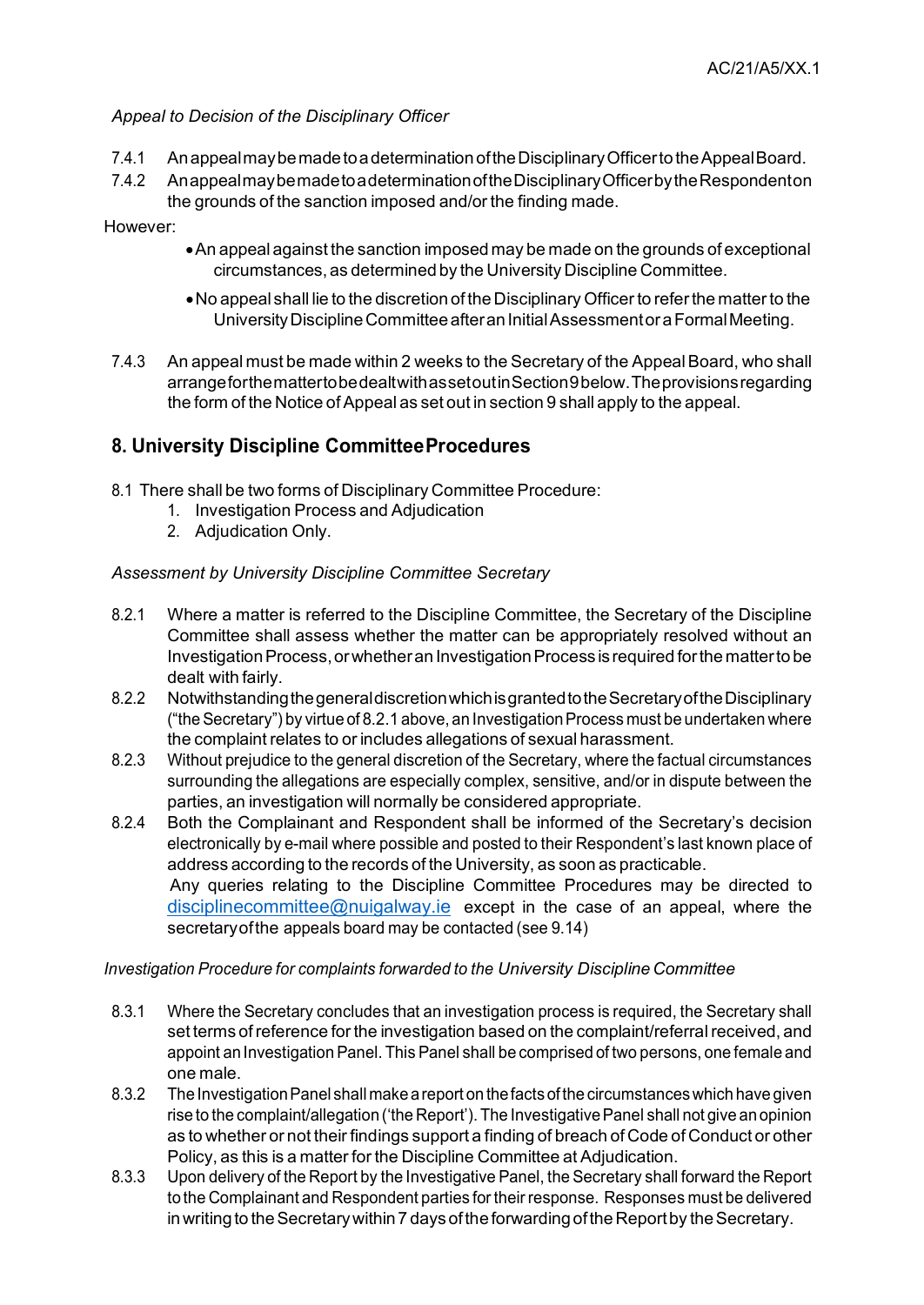#### *Procedure for Adjudication Hearing*

8.4.1 The Secretary shall make arrangements for Adjudication Hearings in the ordinary manner. A Notice convening the Hearing shall be served on the Respondent electronically by e-mail where possible and posted to the Respondent's last known place of address according to the records of the University. When the Notice is posted the Respondent will be deemed to have receivedtheNoticeonthedateonwhichitwouldhavebeendeliveredintheordinarycourse of the post.TheNotice shallalso be posted to the Complainant in the samemanner.

The Notice given to the Respondent and the Complainant shall:

- Include a copy of the Code of Conduct, describe the nature of the complaint, give the date, time and place for the hearing which shall not, normally, be earlier than 10 days or more than 30 days from the date of the issue of the Notice;
- Include copies of all materials and evidence relevant to the complaint. Where an investigation has taken place, the Investigation Report shall be included.
- Include information on the student supports available to the Respondent, including those offered by the Students' Union should they wish to discuss the process. The Students Union support shall be the Vice President for Welfare or nominee.
- State that the Respondent and Complainant may be accompanied to the meeting by a person of their choice should they wish;
- Refer to the Section of the Code of Conduct alleged to have been infringed;
- Set a date by which the Respondent and Complainant mustreply to the Notice, in the absence of a response, the Discipline Committee will proceed with the Adjudication Hearing;

Where an investigation has taken place, the Investigation Report and Responses shall be distributed to the Committee in advance of the Hearing. The Committee may signal areas for clarification by contacting [disciplinecommittee@nuigalway.ie](mailto:disciplinecommittee@nuigalway.ie) normally up to 5 days from receipt of all documentation pertaining to the hearing.

- 8.4.2 The Chair shall have discretion in the management of the Adjudication Hearing, but shall always have regard to fair procedures and the penalties laid down in this Code.
- 8.4.3 In particular the following practices shall be observed:
	- There shall be a presumption of innocence.
	- All evidence shall be put to both parties to the hearing.
	- Both parties shall be given the opportunity to make submissions after evidence has been taken.
	- There shall be a person designated to take notes of the proceedings, who is not a member of the Committee or a party to the proceedings.
- 8.4.4 At the beginning of the hearing, the Chair of the Committee shall inform the parties of the nature of the hearing, the right of the Committee to make findings and impose sanctions, and shall set out the allegation as made against the Respondent. Where an Investigation Process has been undertaken, the Chair shall introduce the Investigation Report and any Responses to same into therecord.
- 8.4.5 The Complainant(s) shall be asked to present the case to the Discipline Committee. The Complainant shall be entitled to present both oral and documentary evidence regarding the allegation. Any documentary evidence shall be shared with the Respondent with the Adjudication Hearing Notice (8.4.1) Where the matter has been initiated by an Officer or staff member of the University (acting in their official capacity), the Complainant case shall be presented by the Disciplinary Officer or theirnominee.
- 8.4.6 The Respondent shall be asked to admit or deny the allegation(s). If the Respondent admits the allegation(s), it shall not be necessary for the Complainant(s) to offer evidence, though they shall be entitled to do so should they wish.
- 8.4.7 The Chair of the Committee shall be entitled to propose to the parties at any stage that mediation be considered. Mediation and other restorative dispute resolution mechanisms may also be recommended or ordered as part of the decision of the Committee, whether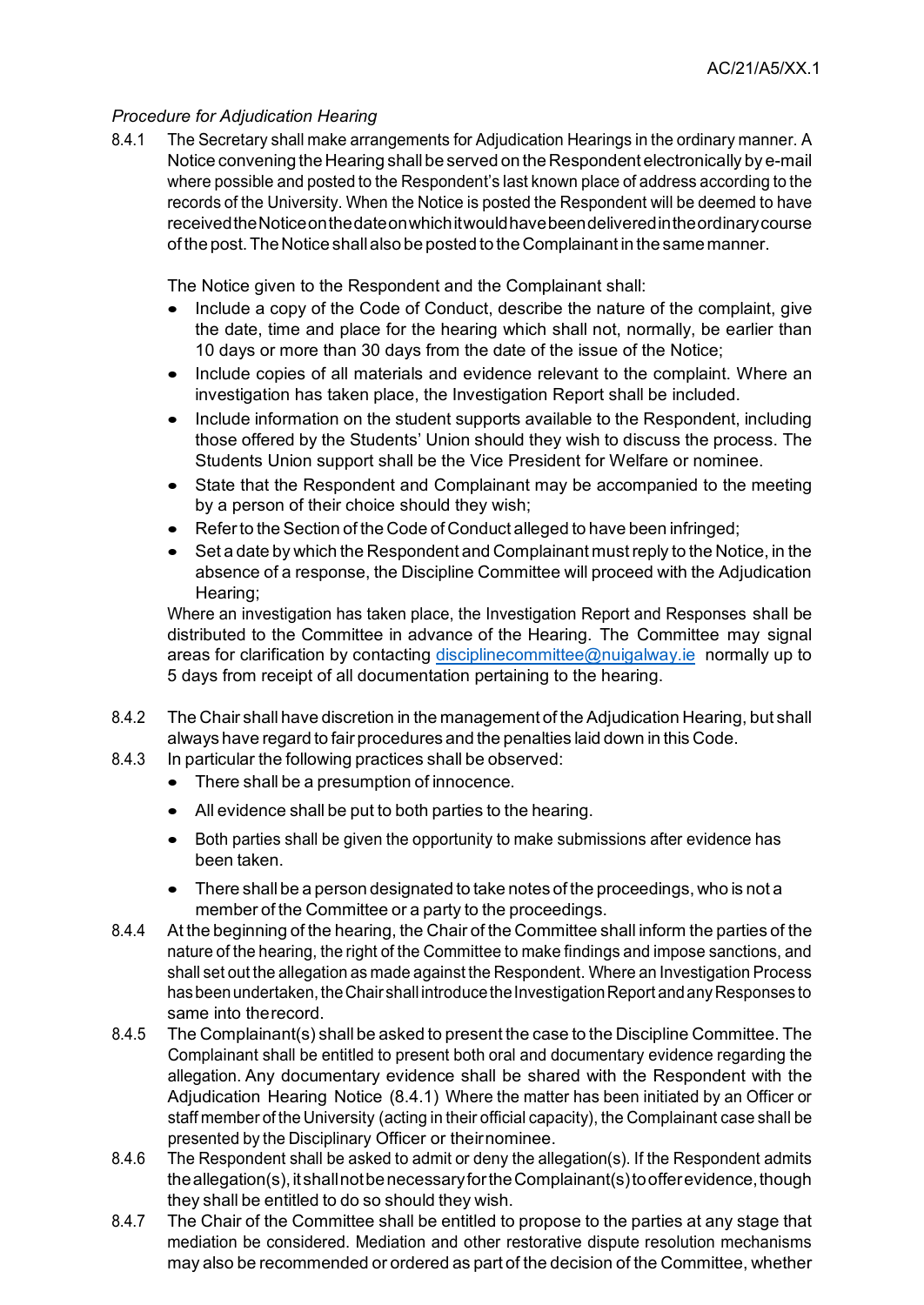complaints are upheld or not.

- 8.4.8 The Committee shall deliberate in the absence of the parties and shall be entitled to seek legal advice on any legal matter arising in the course of the proceedings.
- 8.4.9 If it appears to the Committee that the mental health of a party may be a factor which has played a role in the issuesunderdeliberation,the interaction betweenthe studentandthe University generally, or otherwise, the Committee may at their discretion suspend or otherwisedealwiththeproceedingsastheyseefit.Withoutprejudicetothisdiscretion,they shallbeentitledtodirectthatthematterbelookedatunderotherUniversityproceduressuch as that set out in the Fitness to Study policy.
- 8.4.10 The determination of the Committee shall issue in writing to the parties as soon as practicable following deliberation, which shall not, normally, be more than 10 days.
	- As appropriate, the Secretary of the Committee shall keep the parties informed electronically by e-mail, as to progress of the Committee in their deliberations.
	- The determination shall also be issued to the relevant Dean of College, University Officers and/or other parties as may be deemed appropriate by the Committee.
	- The decision of the Committee shall include reasons as to their findings, recommendations, and/orsanctions.
	- The parties shall be informed of their right to appeal and the procedure for same.

#### *Sanctions available to the Discipline Committee*

- 8.5.1 The sanctions available to the Committee shall include all those necessary to uphold the good nameofNUIGalway,thepromotionof its institutionalaims,andfulfil itsdutyofcaretoallof NUI Galway's stakeholders.Without prejudice to the generality of the foregoing, where a breachoftheCodeorotherpolicyhasbeenestablishedafterdueprocess,anyoneormore of the following penalties may be imposed:
	- Expulsion i.e. that their name(s) be removed from the books of the University and that they be barred from the University premises permanently.
	- Withdrawal from the University permanently or for a stated period.
	- Exclusion or disbarment from certain activities or facilities/buildings for a stated period, or until certain conditions are met.
	- Specific exclusions from certain parts of programmes or University activities if a student's presence at these events/activities is likely to affect other students negatively.
	- Refusalofadmissionto a namedexaminationofNUIGalwayfor a specifiedperiod.
	- Academic Penalty such as the award of a zero mark for work presented.
	- Except in cases of plagiarism or cheating, a fine (payable under the further penalty of suspension).
	- Reprimand(aformalreprimand,with a warningthatthepresentbreachwillbetaken into consideration if a further breach of the Code is subsequently established)
	- Other forms of appropriate penalty as the Committee considers fit in all the circumstances.
- 8.5.2 In addition to any penalty or discharge, an order may be made requiring the payment of a debt, damage or compensation under the further penalty of suspension or expulsion.
- 8.5.3 The Committee may, although the allegation is proved, refrain from imposing a penalty and give an absolute or conditional discharge.

#### *Provisions where Respondent is abroad*

8.6 A Respondent who is temporarily or permanently abroad may request the Discipline Committee to arrange a non-oral hearing of the Discipline Committee. This will be considered by the Chair of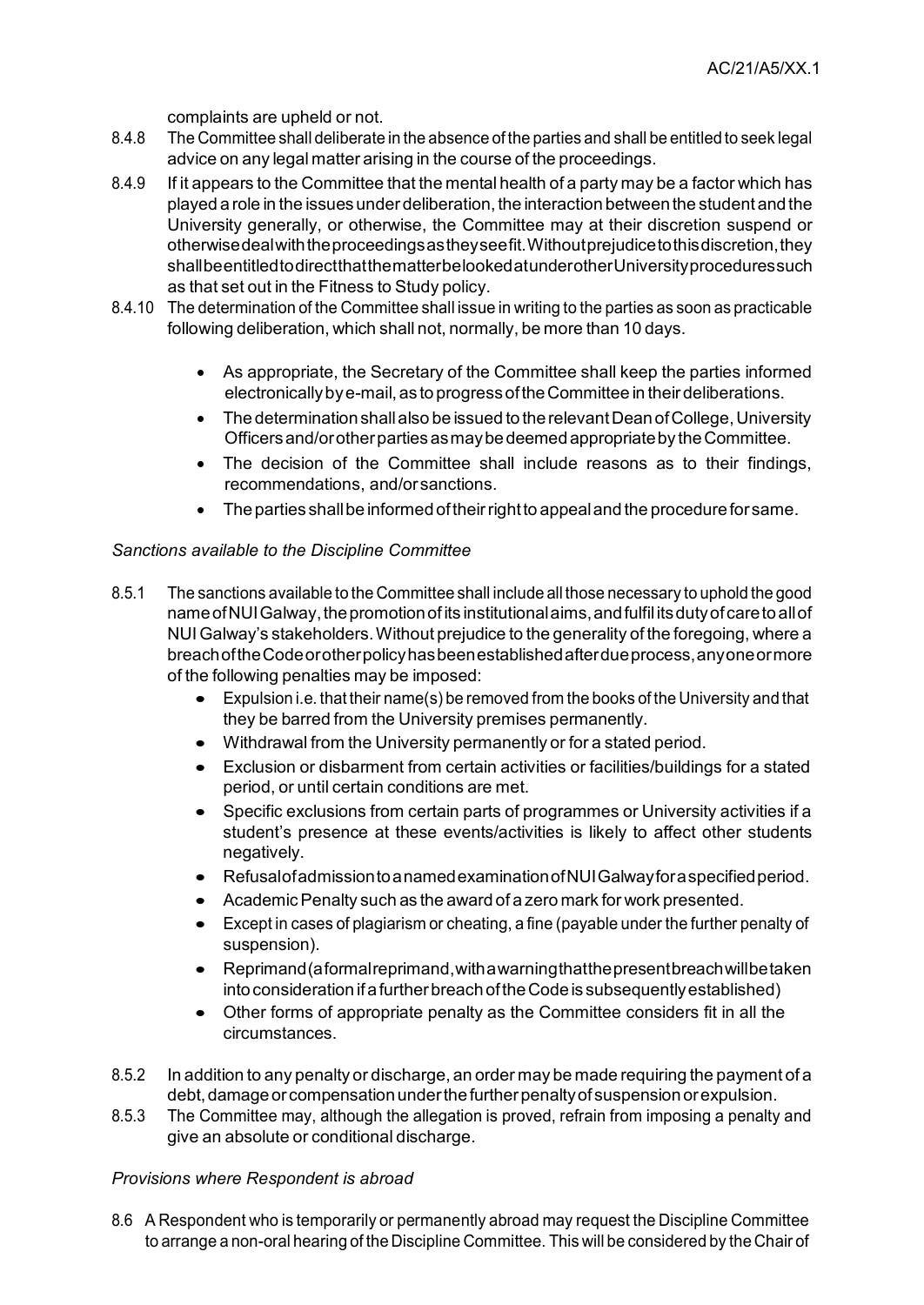the Discipline Committee and where the Chair decides to grant such a request, a Discipline Committeeshallbeconvenedtoconsidertheallegation(s)againsttheRespondent(s)onthebasis ofwrittensubmissions from theComplainantandtheRespondent(s).BothComplainantand Respondent(s)shallbegivenanopportunitytorespondtotheother'ssubmissionsbeforethe Committee meets to deliberate on the submissions made.

## *Provision relating to convening of Committee*

8.7 A properly convened meeting of the Discipline Committee may proceed to a finding notwithstanding the absence of any member(s).

## *Neutral exclusion or suspension by the President*

- 8.8.1 Without prejudice to any rights or powers attaching to the office of the President outside of this Code, the President of the University has the right to exclude or suspend students under this Code and this right may be invoked at his/her discretion. Such exclusions or suspensions do not implya presumption of guilt and are not a disciplinary sanction to the student that is suspended or excluded The President of the University will exercise this with due care after giving the matter proper consideration. Wherever possible, alternative to suspension will be considered carefully, prior to initiating suspension.
- 8.8.2 Where the President has excluded or suspended a student under this Code, the Academic Council at its next meeting shall have the powerto continue such exclusion or suspension until the matter has been dealt with by the Discipline Committee or otherwise.
- 8.8.3 Should the Academic Council decide to continue the exclusion or suspension, the appropriate disciplinary procedures shall be initiated without delay. During the period of suspension imposed by the President and such subsequent period as the Academic Council may decide, the students(s) *inter alia* will not be permitted to take any part in the academic or social activity of the University, such as lectures, laboratory classes, clinical education,fieldwork, examinations, conferring of degrees, etc. However, unless otherwise decided by Academic Council, the students excluded may continue to access health and wellbeing support services from the University.

# **9. The Appeals Process**

## *Rights of appeal*

- 9.1 An appeal may be made to a determination of the University Discipline Committee or the Disciplinary Officer or Designated Authority by either the Complainant or Respondent.
- 9.2 An appeal against the penalty imposed may be made on the grounds of a material procedural irregularity which has demonstrably affected the outcome or there is new material information available, which one of the parties was unable, for valid reasons, to provide, when the matter was being investigated and which would have significantly affected the outcome.

#### *Provisions regarding Notices of Appeal*

- 9.3 An appellant must deliver their Notice of Appeal in writing to disciplineappeal@nuigalway.ie. on the Notice of Appeal Form (see Appendix 2) within 2 weeks from the date of issue of the determination of the Discipline Committee or Disciplinary Officer.
- 9.4 The date of issue of the said decision shall be the date on which the decision is emailed and posted (byregisteredposttothestudent'saddressasappearsontheUniversity'sstudentinformation system) or handed to the student.